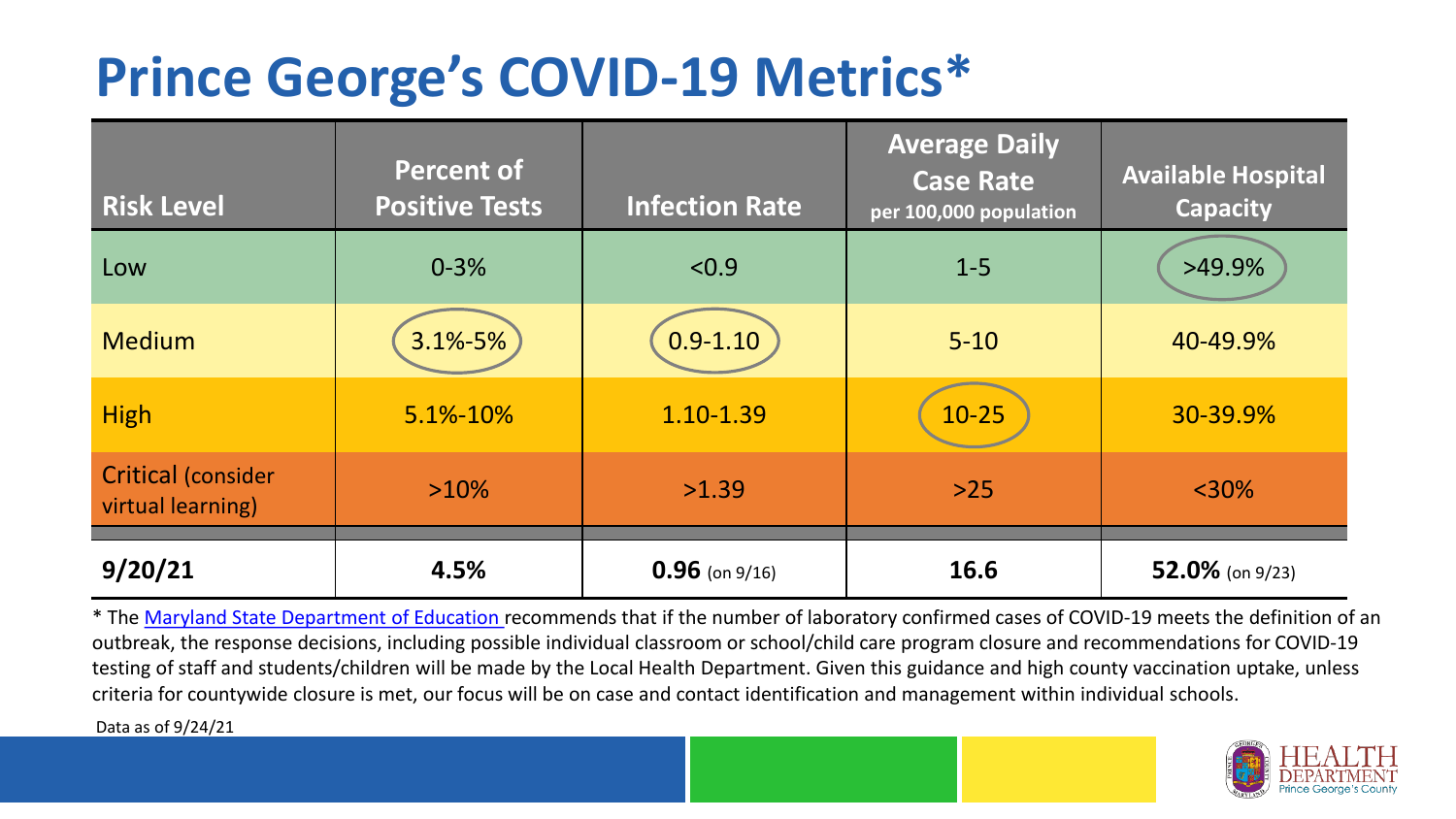# **COVID-19 Community Transmission and Vaccination**

Per the [CDC updated guidance for COVID-19 Prevention in K-12 Schools,](https://www.cdc.gov/coronavirus/2019-ncov/community/schools-childcare/k-12-guidance.html) vaccination is considered the leading prevention strategy for those who are eligible, and **Prince George's County exceeds the percentage of U.S. vaccinations for ages 12 and above**. The CDC also emphasizes using multiple prevention strategies together consistently, included universal indoor masking, as needed based on the level of community transmission and vaccine coverage.



\*County-specific data as of 9/24/21; all other data accessed on 9/24/21 at:<https://covid.cdc.gov/covid-data-tracker>

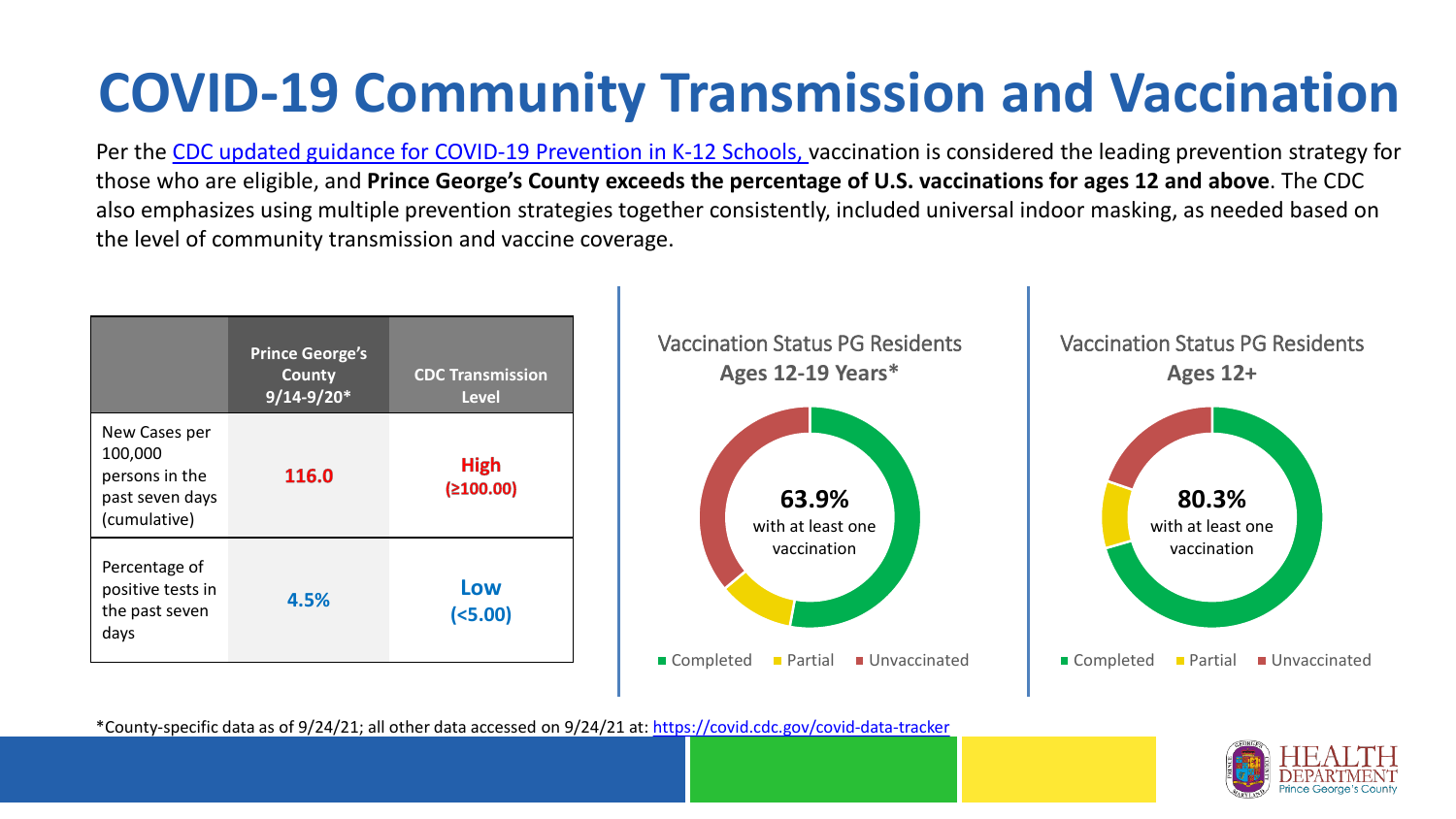### **Testing: Percent Positive** (past 7 days by test date)

The percent of tests returning as positive for county residents declined to **4.5% towards the start of this week**.

6.0% 6.1% 5.9% 5.8% 5.8% 5.8% 5.8% 5.8% 5.8% 5.7% 5.6% 5.6% 5.6% 5.4% 5.4% 5.5% 5.4% 5.4% 5.3% 5.2% 5.3% 5.4% 5.1% 5.0% 4.9% 4.8% 4.7% 4.6% 4.7% 4.5% 0.0% 1.0% 2.0% 3.0% 4.0% 5.0% 6.0% 7.0% 22-Aug 23-Aug 24-Aug 25-Aug 26-Aug 27-Aug 28-Aug 29-Aug 30-Aug 31-Aug 1-Sep 2-Sep 3-Sep 4-Sep 5-Sep 6-Sep 7-Sep 8-Sep 9-Sep 10-Sep 11-Sep 12-Sep 13-Sep 14-Sep 15-Sep 16-Sep 17-Sep 18-Sep 19-Sep 20-Sep

**Percent of Positive COVID-19 Tests by Date Collected** (as of 9/24/21)

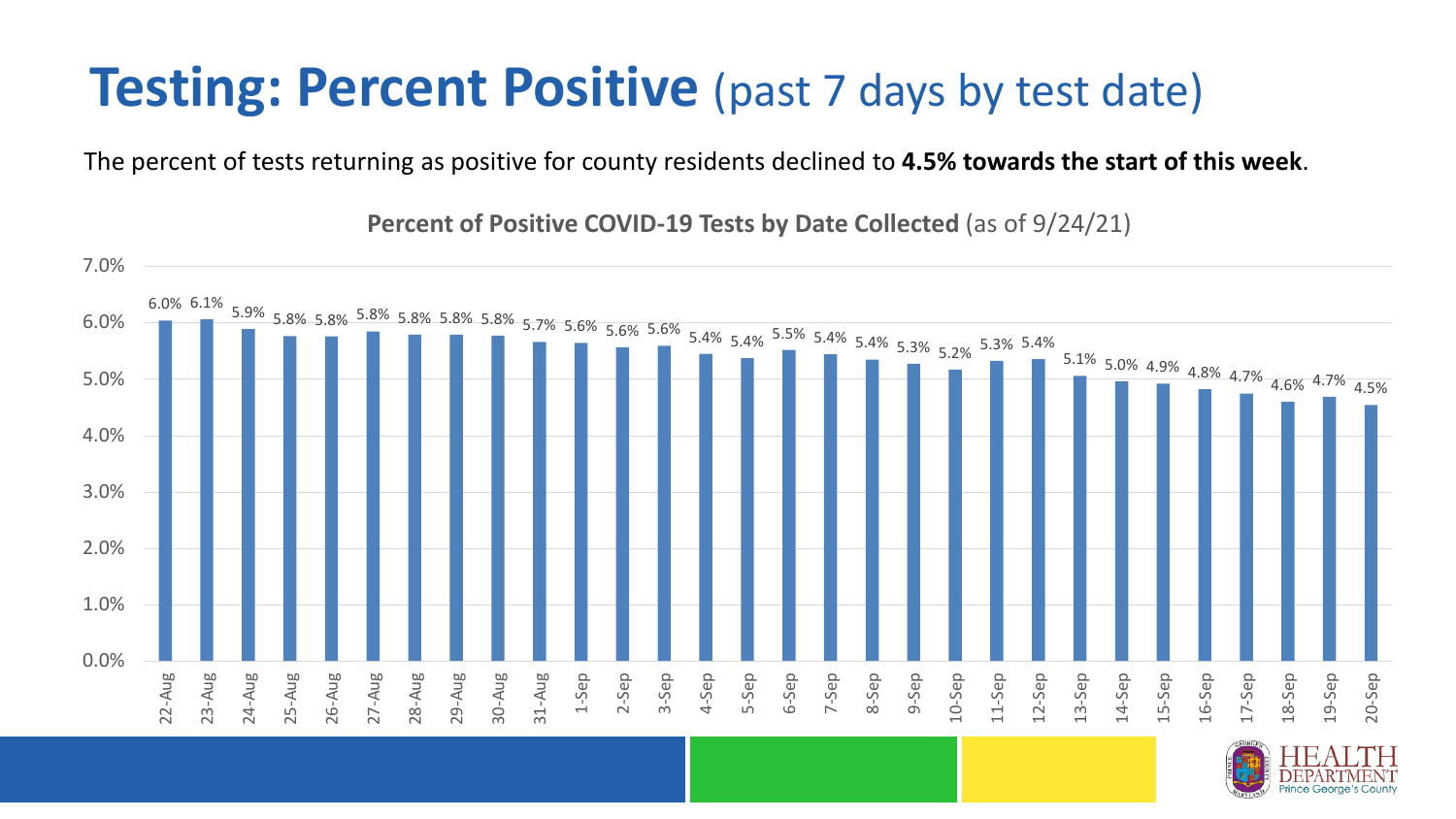## **Infection Rate for Prince George's County**



#### **Estimated by CovidActNow.org**

Accessed 9/24/2021. Each data point is a 14-day weighted average. Presented as the most recent seven days of data as a dashed line, as data is often revised by states several days after reporting.

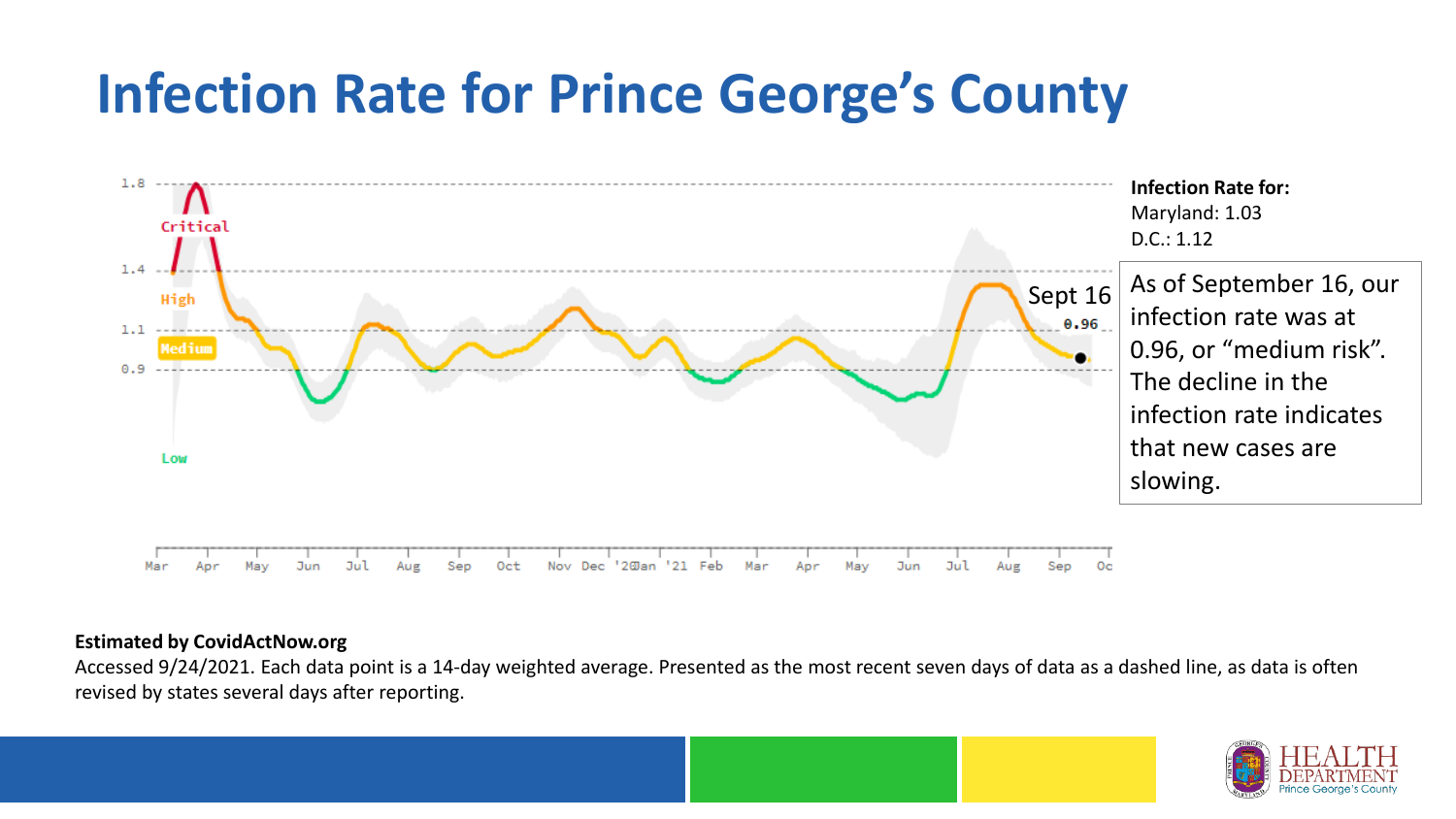### **Average Daily Case Rate** (7-day Average by test date)

**The daily case rate at the beginning of this week was 16.6 new cases per 100,000 residents.** While we have remained "high risk" or above 10.0 since the end of July 2021 **we have dropped below 20.0 for over two weeks**.



**Average New COVID-19 Cases Per Day Per 100,000 Residents**